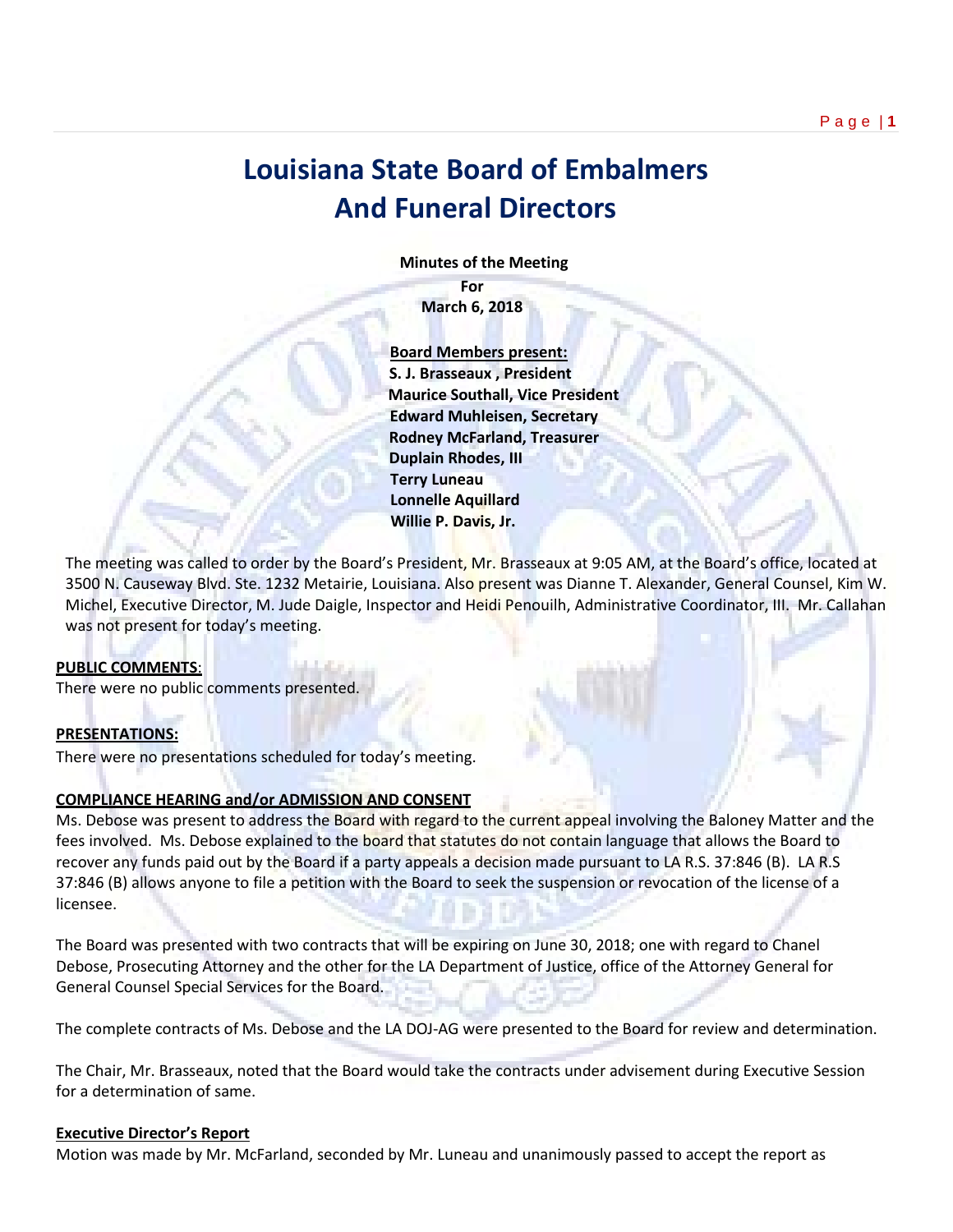presented.

Ms. Michel presented the Board with information regarding a 65" TV monitor and stand for the Board room for attendees of the meetings to be able to view the agenda information.

Motion was made by Mr. Southall, seconded by Ms. Aquillard and passed to allow Ms. Michel to purchase the items for Board meeting presentations.

The following was presented to the Board:

# **License & Registry Update January 2018 Updated on**

|                                             | 3/1/2018 |
|---------------------------------------------|----------|
| <b>Funeral Establishments - new issue</b>   |          |
| Heritage Rowe Funeral Home, Leesville       | 2915     |
| Miller & Hill Funeral Directors, Alexandria | 2916     |
|                                             |          |

# **Establishment Ownership/Location/Name Change**

# **Crematory Establishment - new issue**

# **Embalmer and Funeral Director License - new issue**

| <b>Cedric Lawson</b> | E2855 |
|----------------------|-------|
| Pierre Cobb          | E2856 |
| Aimee Latour         | E2857 |

# **Funeral Director License - new issue**

Kelly Barnhart U1671 Travis Huston U1672

# **Retort Operator License - new issue**

| <b>Gus Antis</b>      | 289 |
|-----------------------|-----|
| <b>Brandon Ardoin</b> | 290 |
| <b>Nathan Ennis</b>   | 291 |

| Reinstated Licenses - E / U / RO |       |      |  |  |  |
|----------------------------------|-------|------|--|--|--|
| <b>Robert Mayence</b>            | E2609 | 2018 |  |  |  |
| <b>Deldon Price</b>              | E2651 | 2011 |  |  |  |
| <b>Tramaine Starlard</b>         | F2712 | 2017 |  |  |  |
| Samuel Booker                    | E2702 | 2012 |  |  |  |
| <b>Brian Carroll</b>             | U1482 | 2018 |  |  |  |
| <b>Huey Campbell</b>             | 39    | 2018 |  |  |  |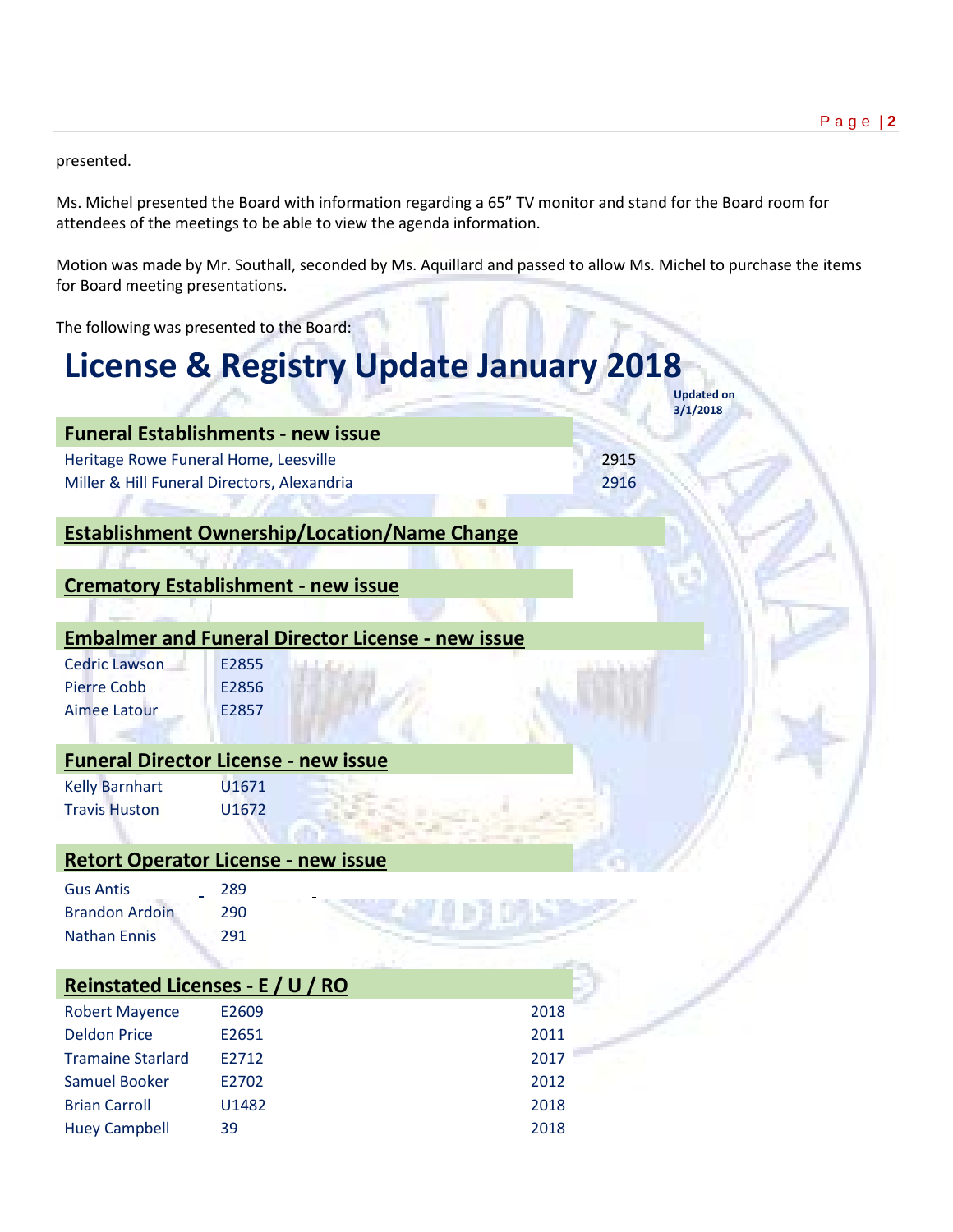# **Temporary License - new issue**

| <b>Internship Register - new issue</b> |     |                            |     |
|----------------------------------------|-----|----------------------------|-----|
| <b>Roy Mack</b>                        | 294 | <b>Sherell Weston</b>      | 300 |
| Valerie Richardson                     | 295 | <b>Millicent McFarland</b> | 301 |
| <b>Craig Ransaw</b>                    | 296 | <b>Vincent Hollier</b>     | 302 |
| Sarah Larose                           | 297 | <b>Kenan Buchert</b>       | 303 |
| <b>Milton Motichelk</b>                | 298 | Juanita Cox                | 304 |
| <b>Hilda Taylor</b>                    | 299 |                            |     |
|                                        |     |                            |     |

### **GENERAL COUNSEL'S REPORT**

Motion was made by Mr. Muhleisen, seconded by Mr. Southall and unanimously passed to accept the report as presented.

### **INSPECTOR'S REPORT**

Motion was made by Mr. McFarland, seconded by Mr. Davis and unanimously passed to accept the report as presented.

### **MINUTES**

Motion was made by Ms. Acquillard, seconded by Mr. Rhodes and unanimously passed to accept the minutes of the meeting for January 9, 2017.

### **FINANCIAL**

Motion was made by Mr. McFarland, seconded by Mr. Davis and unanimously passed to accept the financial report and budget presentations as presented.

### **CORRESPONDENCE**

 A request from Charles Evins of Larry Perry Evins Funeral Homes, Mamou, to address the Board. However, Mr. Evins was not present for today's meeting.

### **EXECUTIVE SESSION**

Motion was made by Ms. Aquillard, seconded by Mr. Davis and unanimously passed that the Board move into Executive Session at 10:30 AM.

For the discussion and determination of the Board and/or staff issues

Motion was made by Mr. McFarland, seconded by Mr. Rhodes and unanimously passed that the Board move out of Executive Session at 10:45 AM.

Motion was made by Mr. McFarland, seconded by Mr. Southall, and unanimously passed that the contracts for Chanel Debose, Prosecuting Attorney and the LA DOJ-AG, General Counsel Special Services, be renewed as outlined which will expire on June 30, 2021.